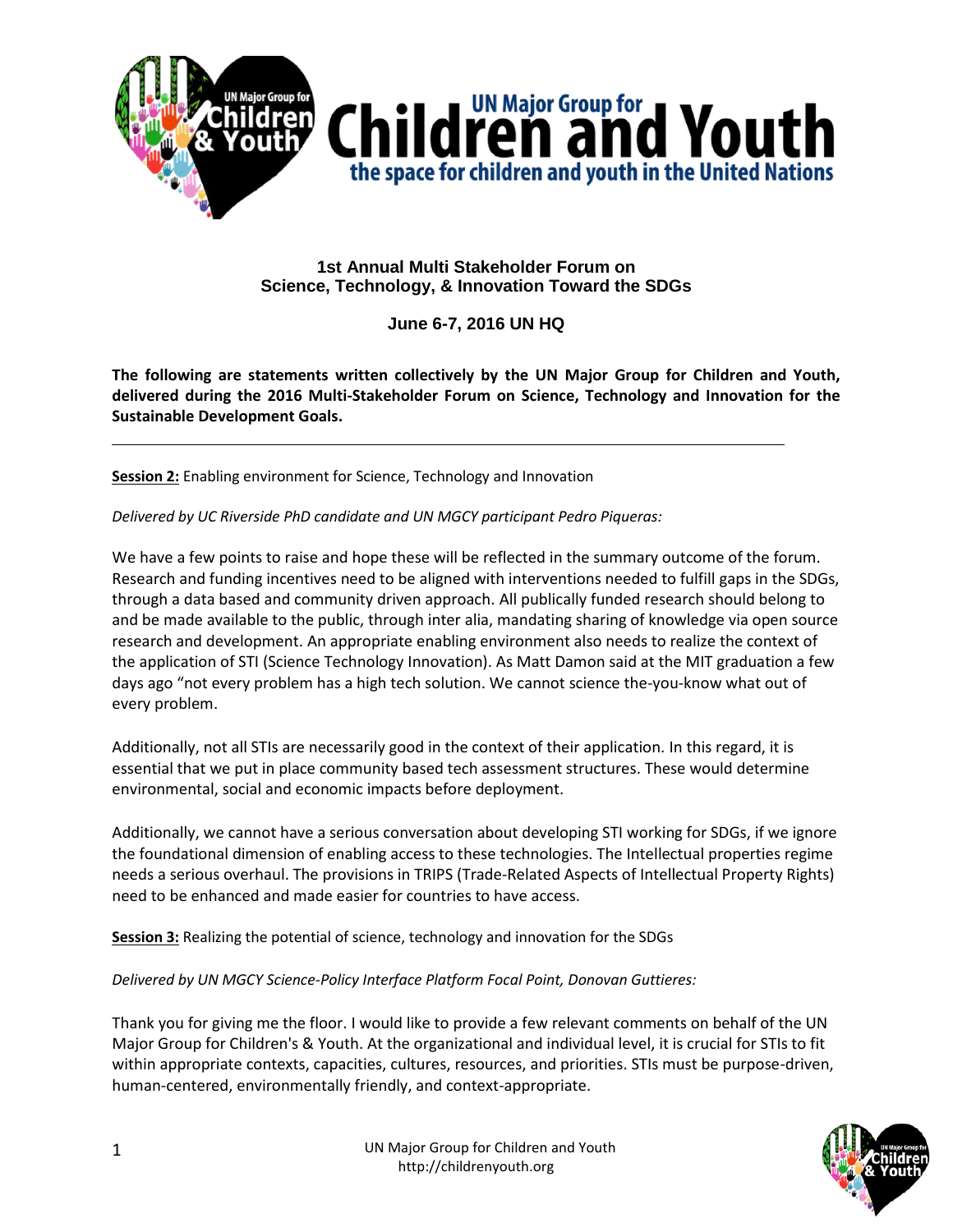However, saying this is the easy part. We are more interested in seeing how to operationalize this coherently with the substantive content of the TFM (Technology Facilitation Mechanism). To overcome barriers - there must be progress in legal frameworks surrounding intellectual property, technology transfer, and comprehensive impact assessments on the social, economic, and environmental dimensions of technology.

While the STIs can be crucial to achieving equal rights for all individuals and provide opportunities for all segments of society, especially people in isolated areas, it also has the risk of widening the digital divide.

Another major challenge in harnessing the potential of STIs is ensuring that STIs being developed and investments made are based on the needs identified within the SDGs and gaps in implementation, rather than the view that any widget will help move SDGs forward. We are not here to adapt the SDGs to STI, but the other way around.

Finally, failure to build coherence between science and technology roadmaps / processes for different sustainable development agendas will lead to unnecessary overlap in efforts and resources, especially if countries are to report on national plans during reviews at the HLPF (High Level Political Forum). Seeing STIs as cross-cutting within the SDGs and throughout the sustainable development spectrum is crucial to adequately identify opportunities and challenges of STIs."

**Session 4:** Transformative technologies for SDGs

## *Delivered by UC Riverside PhD candidate and UN MGCY participant, Ashley Vizenor:*

As a PhD candidate in Chemical and Environmental Engineering at the University of California, Riverside, I am a young scientist engaged in the science-policy interface.

An example of an emerging technology relevant to improving the health of citizens are air quality sensors. These sensors are a relatively new technology that is gaining traction in the world. Air pollution is the number one greatest health risk, as one in eight total global deaths is directly attributable to air pollution, according to the World Health Organization. Sensors are low-cost and robust, and allow for remote monitoring of atmospheric pollutants such as particulate matter, carbon monoxide and nitrogen oxides (NOx). These sensors are also able to be operated by inhabitants, and can provide insight to air pollution in more remote regions of the globe.

For adequate integration into society and scaling within local capacities, the direct and indirect social, economic, and environmental impacts of technologies is crucial during the design, transfer, use, and disposal of technologies.

To that end, I would like to raise a question to Arjoon Suddhoo regarding your proposed aquaculture. How do you evaluate the potential health and environmental risks of this innovation pertaining to nitrogen containing compounds in run-off?"

**Session 5:** Creating shared value: How do we make it work?

*Delivered by UN MGCY Regional Focal Point for Europe on Disaster Risk Reduction, Lydia Cumiskey:*

Thank you Mr. Moderator, I would like to speak on behalf of the UN MGCY. We would like to ask a question on the GIE (Global Innovation Exchange). But before doing so, we would like to share a few

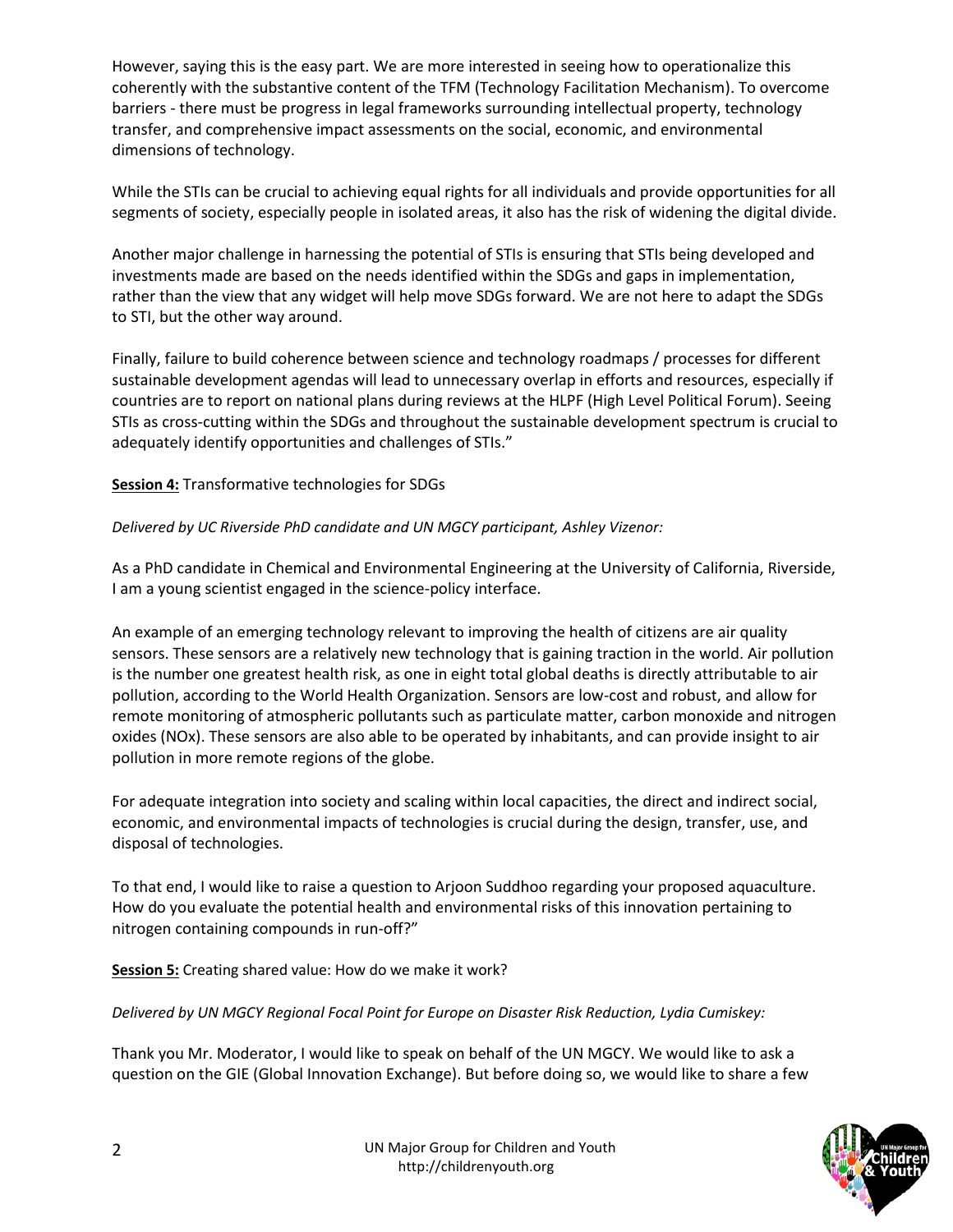suggestions to ensure a multi-stakeholder and inclusive environment for the TFM in general and STI Forum more specifically.

We have several concrete recommendations to maintain the momentum of this 1st STI Forum and strengthen the participatory and multi-stakeholder nature it needs, to reach its full potential. We want to ensure that the theme of the High Level Political Forum (HLPF), "Leaving No One Behind", is not forgotten but rather re-emphasized in these discussions.

To achieve genuine, relevant multi-stakeholder engagement - we propose more systematic, institutionalized mechanisms for engaging civil society throughout the planning, participation, and follow-up of the Forum. We propose the establishment of a regular mechanism for engaging civil society and MGs and other stakeholders in the deliberations of the TFM, particularly this could be used to provide inputs to the Inter-Agency Task Team (IATT) on STI and the 10-Member Group that supports the TFM in the design of the annual STI Forum and the soon-to-be-established online platform, and to provide recommendations to the work of the TFM in general.

Going to a question on the GIE, we would like to know if the Global Innovation Exchange has found examples of innovations at the local level that bring together the formal and informal, indigenous knowledge and types of partnerships/collaborations that are needed to do this to embed these innovations in society.

**Session 7:** The experience of Youth in using Science, Technology and Innovation for Sustainable Development

It is clear that young scientists have a critical role to play. However, the popularization of youth inclusion does not always lend itself to meaningful outcomes or opportunities for genuine impact. This especially relevant for young scientists, as they are often unconventional in their thinking and perspectives. In the context of this conversation and forum, we are interested in formal institutional space for young scientists in the TFM and its resulting activities.

How can young scientists, engineers, and practitioners contribute to the Technology Facilitation Mechanism through designated institutional spaces, and contribute positively to the SDGs through their role in tech- facilitation, transfer and innovation?"

What challenges do you feel young scientists specifically face in multi-stakeholder avenues such as this, and more specifically in the process of applying their science based solutions?

Technology transfer and access to science/data is crucial for implementing the SDGs, however, the social/economic/political context of local settings has a major influence on determining which are appropriate. When there is no "one size fit all" solution, how can we effectively innovate while still integrating local practices and traditional knowledge?

A partnership with young scientists is critical to the process of continuity and preservation of traditional and indigenous knowledge systems. How can we work with young scientists to enhance interest in indigenous knowledge to solve local level problems?

Women and indigenous knowledge are two crucial segments of society that must not be left behind to reach truly make STI effective for society. How can the gender gap better be addressed? How can informal knowledge be given increased importance and integration in innovation/technology?